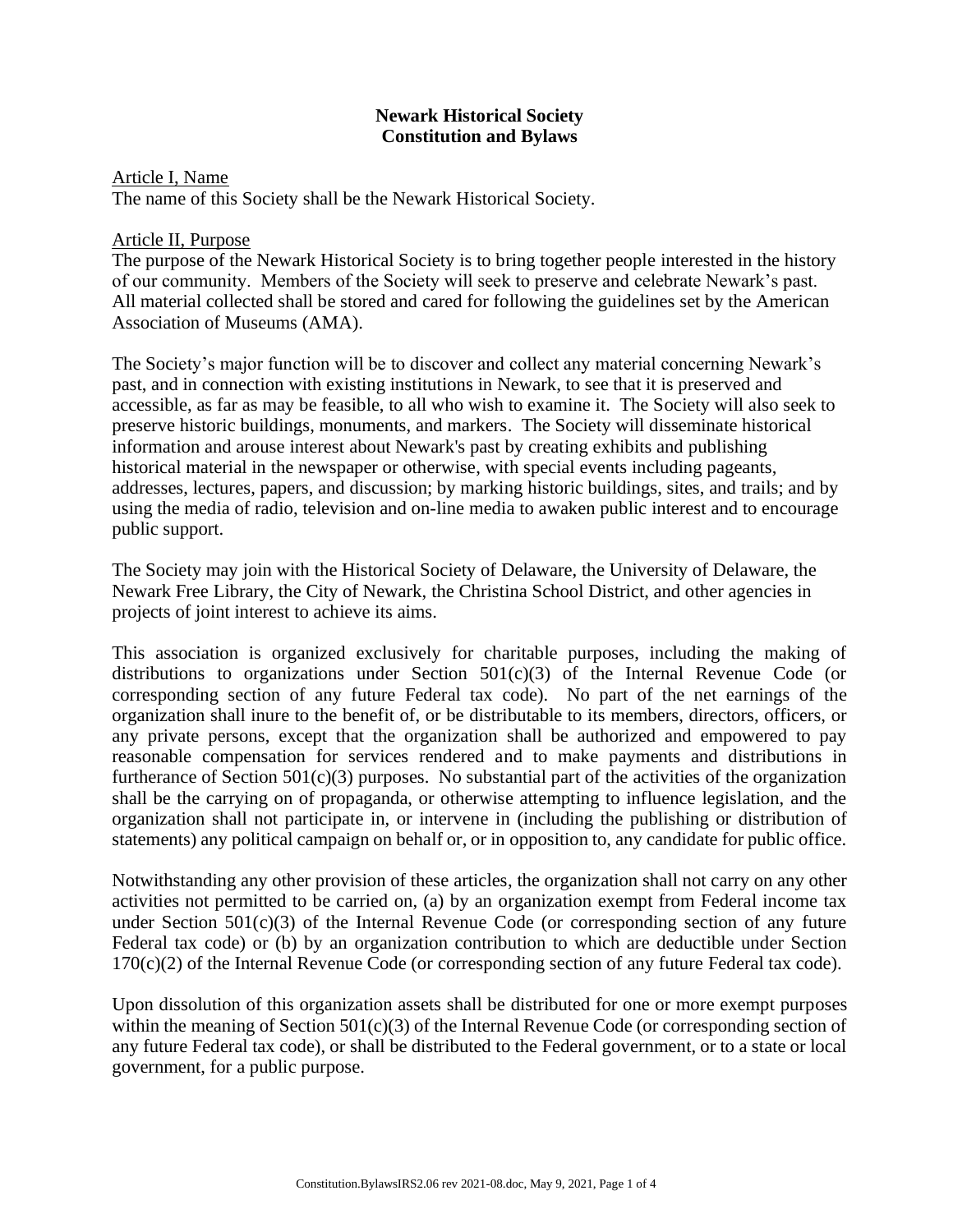### Article III, Membership and Dues

Section 1 – Membership categories will be as follows:

- 1. Individual/family: includes any person or family unit.
- 2. Institutional: includes organizations, boards, schools, libraries or institutions interested in the purposes of the Society.
- 3. Life: any person interested in the purposes of the Society.

Each membership category will have one vote on any issue requiring a membership vote. Additionally, a member must be in good standing for a minimum of 60 days prior to voting.

### Section 2 – Dues

- 1. Individual/family: \*
- 2. Institutional: twice the individual rate.
- 3. Life: 20 times the individual rate.

\* The individual/family dues rate shall be annually determined by a majority vote of the members present at a general meeting or a special meeting provided that advance notice is given either at a previous meeting or by mail to all members of the Society.

### Section 3 – Dues Year

The Membership years shall coincide with the calendar year. Individual/family/institutional dues are due on January 1 and may be paid no earlier than September 1 of the previous year.

### Article IV, Annual Meeting

The Annual meeting of the Society shall be held as specified by the Board of Directors.

#### Article V, Officers and Board of Directors and Their Duties

Section 1 – The officers shall be a President, a Vice President, and a Secretary who shall be elected for terms of two years; and a Treasurer, and five Directors who shall be elected for terms of three years. The President of the Society will be automatically appointed to serve as a member of the Board of Directors for a period of two years after retiring from the officer of President.

Section 2 – The officers and directors shall constitute the Board of Directors. The president of the Society shall act as Chairperson for the Board of Directors.

Section 3 – The directors shall be elected by a plurality of votes of those members present, cast by secret ballot at the annual meeting. In the case of a cancellation of the annual meeting, the board will be responsible for mailing, either electronically or by post, a printed ballot to all paid members with a return deadline set by the Board. Three board members appointed by the board will be responsible for counting ballots.

Section 4 – Not less than two months prior to the annual meeting, the Secretary of the Society shall send to each member of the Board of Directors a blank upon which each member may nominate one person for each office open to election. Nominations shall be returned not less than one month before the annual meeting. The Committee on Nominations appointed by the Chairman of the Board of Directors, shall select the candidates from the list of all nominees.

Section 5 – Nominations may also be made by any member of the Society at any time prior to balloting at the annual meeting. Any nomination made after the deliberation of the Committee on Nominations shall be added to the slate of candidates upon affirmative vote of the majority of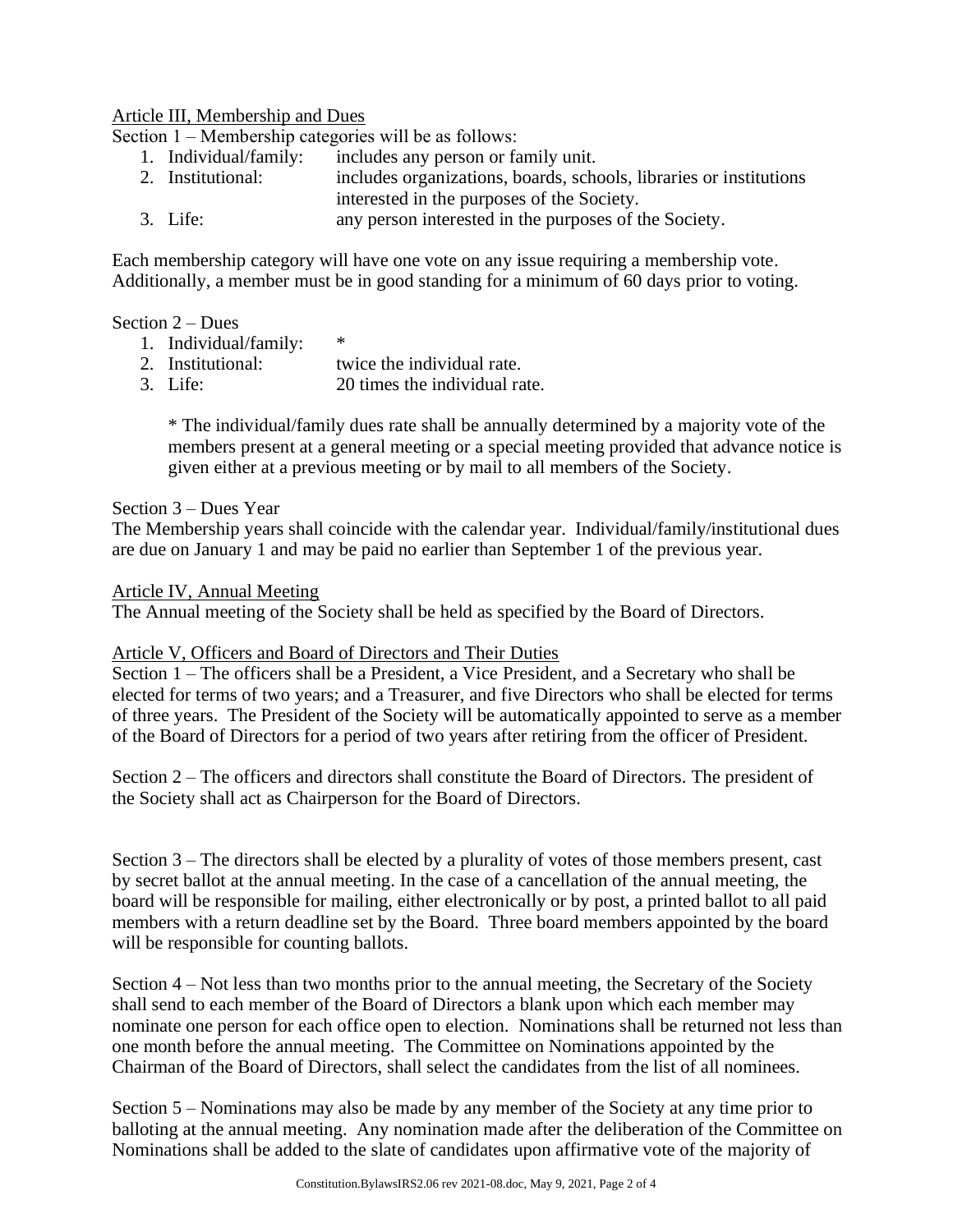members present at the annual meeting. Candidates for election shall be active individual members.

Section 6 – Any person who has been elected to the Board of Directors for two consecutive terms, or elected as President or Vice President for three consecutive terms, shall not be nominated to the same office unless one year has elapsed between the end of his/her term and the beginning of the term for which he/she was nominated.

Section 7 – Officers and directors shall be installed at the close of the annual meeting in which they are elected and shall serve until their successors have been duly elected and installed. In the event of resignation or incapacity of any officer except the President, or any Director, the vacancy may be filled by a vote of the Board of Directors for the unexpired term of office.

Section 8 – It shall be the duty of the President to have executive supervision over the activities of the Society within the scope provided by the Bylaws. The President shall preside at all meetings, shall report annually on the activities of the Society, and shall appoint members of committees and delegates not otherwise provided for, with the consent of a plurality of the members present at a meeting of the Board of Directors.

Section 9 – The Vice President shall assume the duties of the President in the event of his/her absence, incapacity or resignation, and serve as a chairperson of any committee or programs designated by the Board of Directors.

Section 10 – The Secretary shall keep summary minutes of the meetings of the Society and of the Board of Directors, maintain a list of members, and render an annual report.

Section 11 – The Treasurer shall be responsible for the safekeeping of the Society funds and maintaining adequate financial records. The Treasurer shall deposit all monies received by him/her with a reliable banking company located in the City of Newark in the name of the Newark Historical Society. Money shall be paid out by numbered checks signed by the Treasurer if under \$500.00 and by both the Treasurer and President if in excess of \$500.00. The Treasurer shall collect dues and shall render an annual report.

Section 12 – The Board of Directors shall have the power to conduct all affairs of the Society, shall select candidates for office pursuant to the Bylaws, and shall hold business meetings as required. The Board of Directors shall decide questions of policy that for any reason cannot be acted upon during meetings of the Society, and perform such other functions as designated in these Bylaw or otherwise assigned to it.

Section 13 – At any meeting of the Board of Directors four members present shall constitute a quorum.

Section 14 - Directors may be removed with or without cause by a vote of the Members of the Society, orthe Board of Directors.

a. Prior to any meeting at which the removal of a Director shall be considered, the Director in question shall be given notice of the meeting, and the reasons for such Director's proposed removal not less than twenty-one (21) nor more than sixty (60) days prior to such meeting.